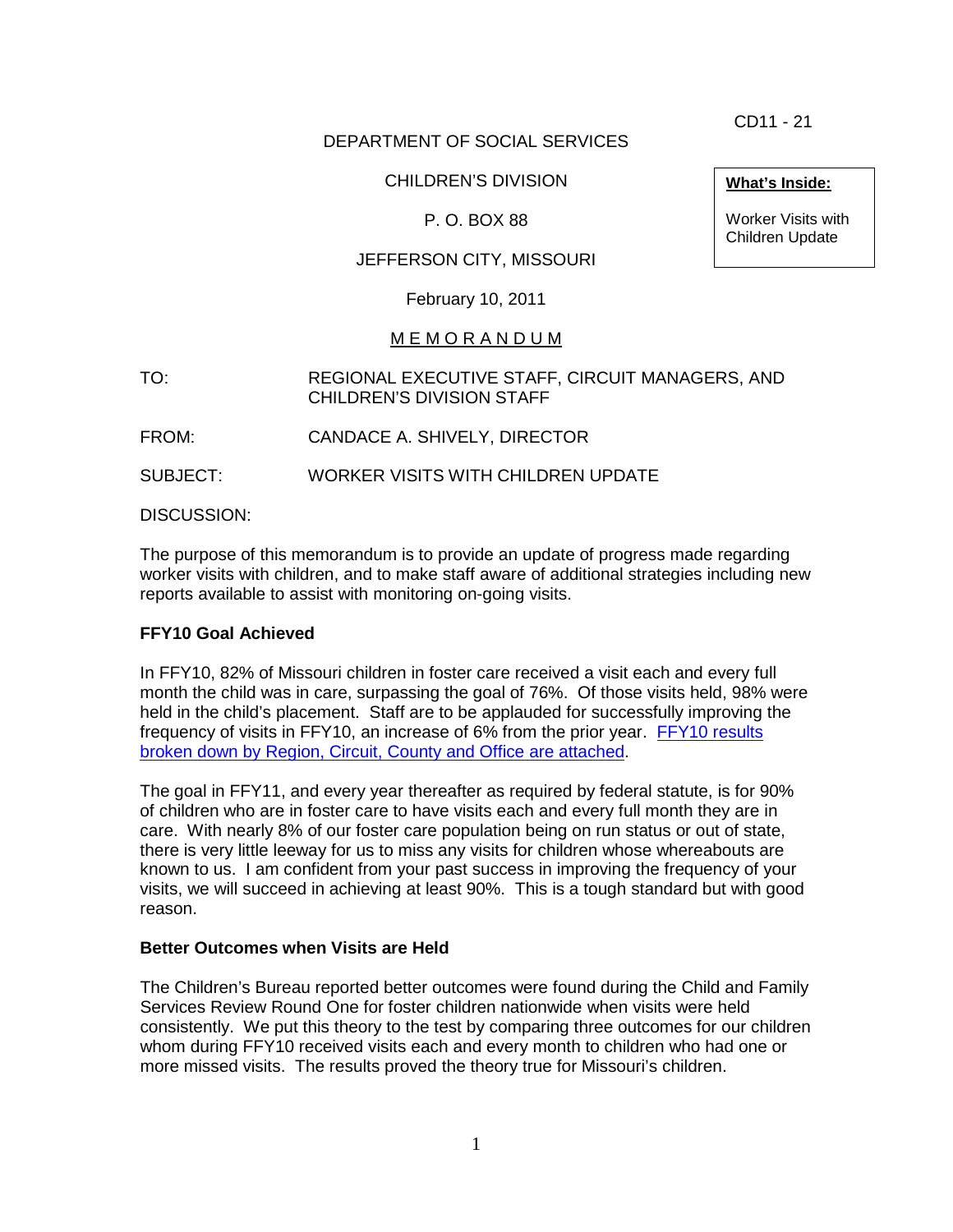

The chart above demonstrates better outcomes in the areas of permanency, reunification and adoption during FFY10 for Missouri children who received visits each month compared to children who had one or more missed visits.

### **Every Child, Every Month Poster Campaign**

It is well established that heightened awareness and increased focus on visits have led to improved results. For this purpose, a poster campaign entitled "Every Child, Every Month", made possible with funding provided by the Children's Trust Fund, commenced in October 2010. Our older foster youth assisted in the campaign by providing feedback about why visits are so important to them. Their quotes were included on the posters with mock photos and placed in CD and FCCM agency offices to strengthen the awareness and commitment of staff to make visits a priority. The posters should encourage staff and supervisors who regularly hold visits because your hard work and efforts to make visits a priority is not only appreciated by the children, but is also contributing to better outcomes for them. You are to be commended. The posters also serve as a reminder to staff and their supervisors who are not yet conducting visits every month, that a child needs to see you frequently and regularly.

#### **New Reports Available**

Service workers assigned to children placed out of county have an equal responsibility for ensuring visits are held. A new report has been created in a pro-active effort to improve oversight and monitoring of visits held (or not) by service workers. In reviewing causes for missed visits in FFY10, it was determined that 28% of the children with missed visits were under the care of a service worker.

In addition, changes in workers assigned to a case and children moving out of the county are also particularly challenging situations. A new monthly report has been produced to identify visits missed during a case transfer month, including between CD offices or staff and/or between CD and the Foster Care Case Management Agencies.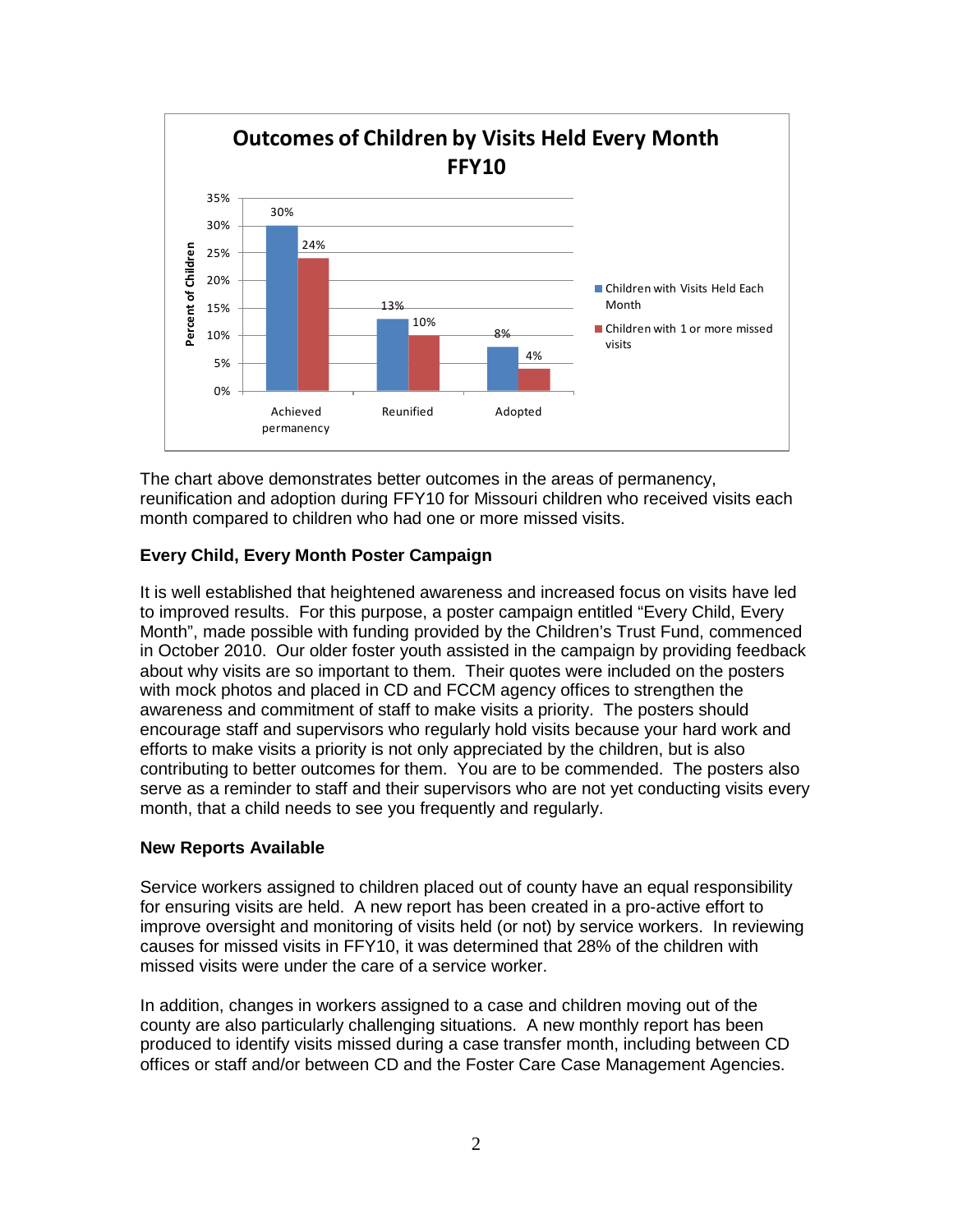Quality Assurance Specialists receive these two new reports the middle of each month reflecting visits held for past months and through the  $15<sup>th</sup>$  of the current month. The QA Specialists distribute the information so staff and supervisors can be made aware of children still needing visits before the month ends.

#### **What Next**

Staff are encouraged to share ideas and strategies with your local Quality Assurance or Quality Improvement Specialists regarding scheduling, conducting and monitoring visits. This will help provide valuable information to peers who need assistance to improve this important practice.

We must continue to be diligent in our visits with children. For children whose whereabouts are known to us, there should be no exception to visits held every single month.

| <b>NECESSARY ACTION:</b>                                                                   |                           |
|--------------------------------------------------------------------------------------------|---------------------------|
| 1. Review this memorandum with all Children's Division staff.                              |                           |
|                                                                                            |                           |
| 2. All questions should be cleared through normal supervisory channels and<br>directed to: |                           |
| <b>UNIT MANAGER:</b><br><b>DEPUTY DIRECTOR:</b>                                            |                           |
|                                                                                            |                           |
| <b>Meliny Staysa</b>                                                                       | <b>Susan Savage</b>       |
| (573) 751-4832                                                                             | (573) 751-4920            |
| Meliny.J.Staysa@dss.mo.gov                                                                 | Susan.K.Savage@dss.mo.gov |
| <b>CHILD WELFARE MANUAL REVISIONS</b>                                                      |                           |
| N/A                                                                                        |                           |
| <b>FORMS AND INSTRUCTIONS</b>                                                              |                           |
| N/A                                                                                        |                           |
| <b>REFERENCE DOCUMENTS AND RESOURCES</b>                                                   |                           |
| <b>Tips for Ensuring Consistency of Worker/Child Visits</b>                                |                           |
| The Importance of Frequent and Quality Worker/Child Visits                                 |                           |
| <b>RELATED STATUTE</b>                                                                     |                           |
| The Child and Family Services Improvement Act of 2006 (CFSIA) P.L. 109-288 Section         |                           |
| 7 (a) and (b)Social Security Act, Title IV-B, Section 424 (e)(1) and (2)                   |                           |
|                                                                                            |                           |
| <b>ADMINISTRATIVE RULE</b>                                                                 |                           |
| N/A                                                                                        |                           |
|                                                                                            |                           |
| <b>COUNCIL ON ACCREDITATION (COA) STANDARDS</b>                                            |                           |
| <b>COA Standard for Worker Contact and Monitoring</b>                                      |                           |
| <b>CHILD AND FAMILY SERVICES REVIEW (CFSR)</b>                                             |                           |
| CFSR, Item 19, Caseworker Visits with Child                                                |                           |
|                                                                                            |                           |
| <b>PROTECTIVE FACTORS</b>                                                                  |                           |
| <b>Parental Resilience</b>                                                                 |                           |
| <b>Social Connections</b>                                                                  |                           |
| Knowledge of Parenting and Child Development                                               |                           |